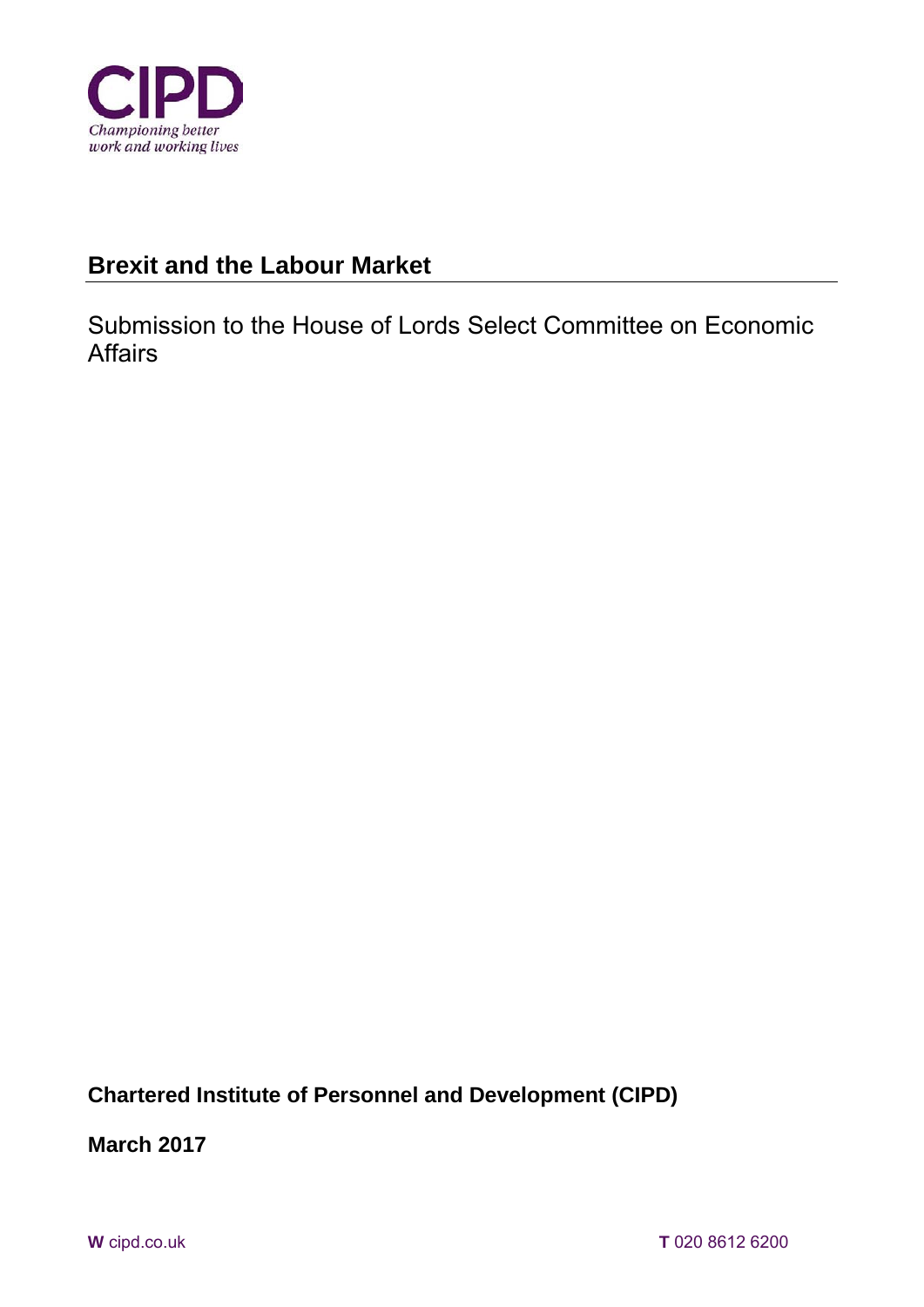

# **Background**

The CIPD is the professional body for HR and people development. The not-for-profit organisation champions better work and working lives and has been setting the benchmark for excellence in people and organisation development for more than 100 years. It has 140,000 members across the world, provides thought leadership through independent research on the world of work, and offers professional training and accreditation for those working in HR and learning and development.

Our membership base is wide, with 60% of our members working in private sector services and manufacturing, 33% working in the public sector and 7% in the not-for-profit sector. In addition, 76% of the FTSE 100 companies have CIPD members at director level.

Public policy at the CIPD draws on our extensive research and thought leadership, practical advice and guidance, along with the experience and expertise of our diverse membership, to inform and shape debate, government policy and legislation for the benefit of employees and employers, to improve best practice in the workplace, to promote high standards of work and to represent the interests of our members at the highest level.

#### **Introductory comments**

The increase in the supply of non-UK nationals from the European Union in employment in recent years has coincided with strong demand for labour among employers, especially for low-skilled roles. This is reflected by a number of indicators including:

- the underlying trend in unemployment and employment
- a high number of vacancies which remain well above average historical levels
- high net migration figures which has been driven by immigration for work-related purposes; especially from southern and eastern European young migrants in recent years

However, the inflow of EU migrants has fallen sharply since the UK's decision to leave the European Union, while the employment indicators remain strong. The CIPD's recent examination of official data, and the CIPD's own survey data, suggests that this will lead to a concentration of labour shortages in those sectors that account for a relatively large share of vacancies and who employ a relatively large proportion of EU nationals.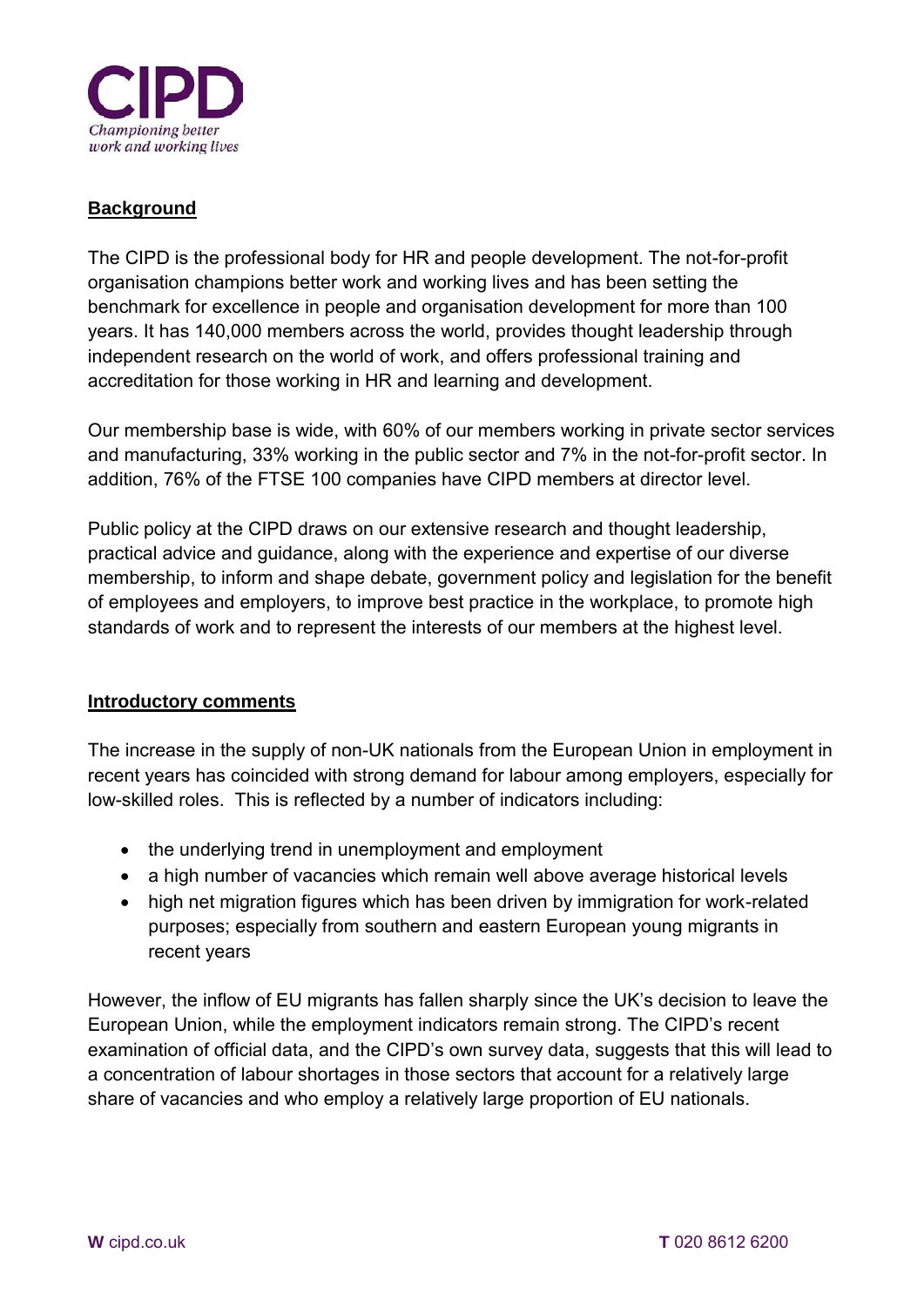

This situation may unravel further if, as we expect, the growth in the number of EU nationals in employment in the UK continues to slow sharply or even fall; especially given the Government's stated aim to end free movement of labour.<sup>1</sup>

Despite these concerns about labour shortages, the CIPD believes that the biggest danger and risk to the labour market in the future is with the loss of skilled labour, given that skilled EU migrants have more options and choices than unskilled labour, and the modest rise in the proportion of vacancies that are skilled shortage vacancies in recent years. Looking further ahead, the prospect of migration restrictions will hit organisations who perceive that they don't have enough legal expertise or financial resource to recruit from outside the European Union, including many SMEs.

It is highly uncertain what this means for pay prospects. On the one hand, there is a concern that productivity will be affected by the reduction in supply of EU workers given the tentative association the CIPD has found between employing EU migrants and higher levels of productivity. In addition, employers' first response is to widen the recruitment channels rather than raise skills investment or pay. However, on the other, it remains to be seen whether employers might be encouraged to raise pay if they struggle to find enough applicants; although our evidence tentatively suggests that some employers will simply leave their vacancies unfilled.

<sup>1</sup> HM Government (2017). *The United Kingdom's exit from and new partnership with the European Union.* London: HM Government. Available at: [https://www.gov.uk/government/uploads/system/uploads/attachment\\_data/file/589191/The\\_United](https://www.gov.uk/government/uploads/system/uploads/attachment_data/file/589191/The_United_Kingdoms_exit_from_and_partnership_with_the_EU_Web.pdf) Kingdoms\_exit\_from\_and\_partnership\_with\_the\_EU\_Web.pdf

-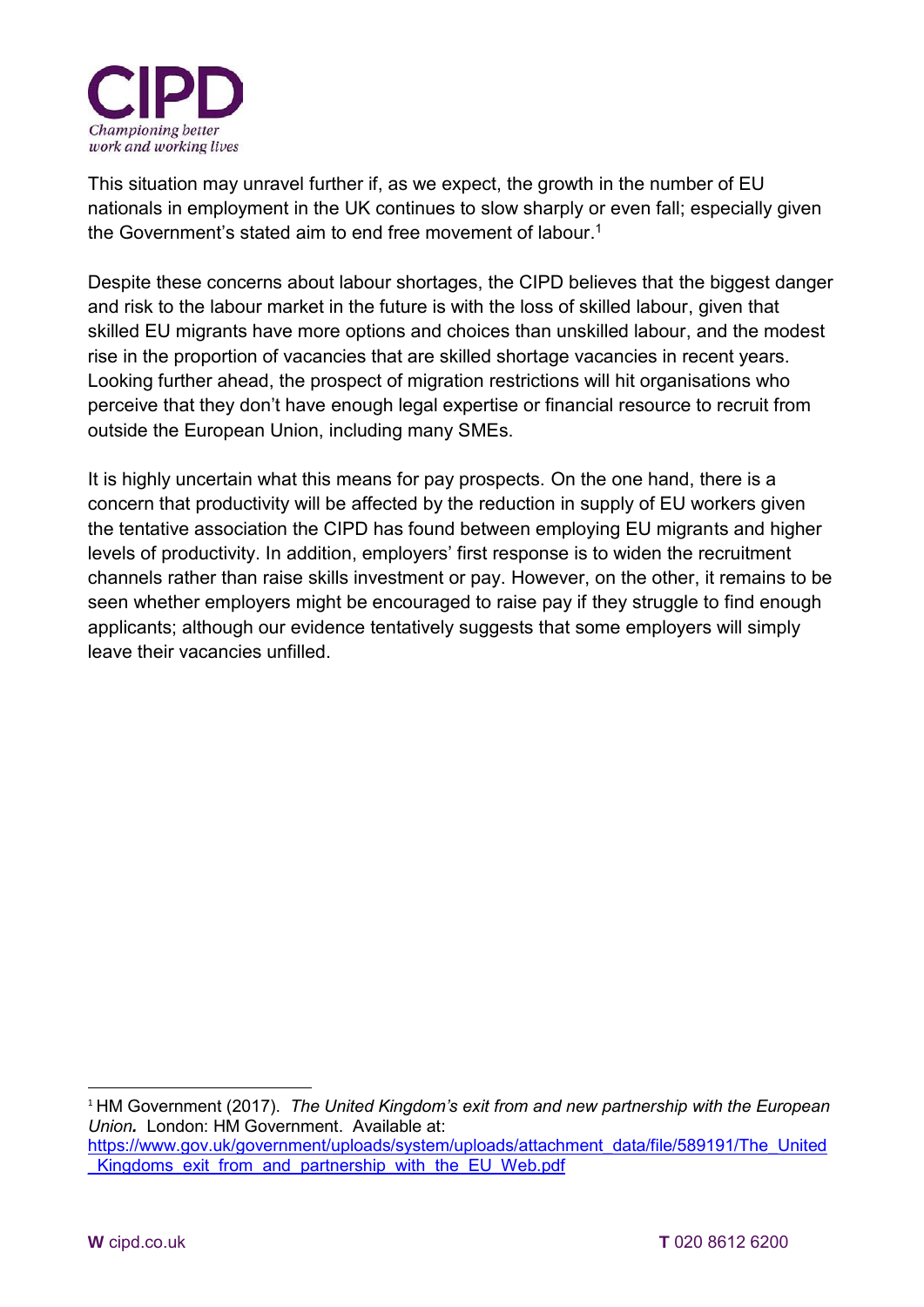

#### **Executive summary**

#### **Potential impact of reduction in supply of EU migrants**

- o The UK labour market already seeing a sharp fall in the growth in the number of EU nationals in employment, which is leading to a concentration of labour shortages in key sectors of the UK economy that include retail, accommodation and food services and manufacturing
- o Looking ahead, the CIPD is more concerned about the impact of a reduction in the supply of skilled labour given the modest rise in the number and proportion of skills shortage vacancies, the potential voluntary outflow of EU nationals and the prospect of migration restrictions which could hit SMEs particularly hard
- o There is no optimum level of net migration due to fluctuations in labour demand

#### **Impact of wages from control on migrants**

- o Employers are keen to explore widening recruitment channels rather than raise pay in response to migration restrictions. Pay prospects could be undermined by a reduction in supply of EU labour given tentative association between employing EU migrants and higher levels of productivity/skills investment. Hopes of a productivity boost through greater employment investment in skills is therefore questionable. At the same time, there is a strong indication that more employers are now looking to automate their processes
- o Outlook for pay remains uncertain. It remains to be seen how employers will respond if their attempts to generate more interest from the domestic workforce proves unsuccessful

#### **The case for a regional immigration policy**

- o Little support for a regional immigration policy exists among CIPD members; especially from those outside London
- o It could be very difficult to administer from an employer's perspective; especially if they are given responsibility to effectively enforce any conditions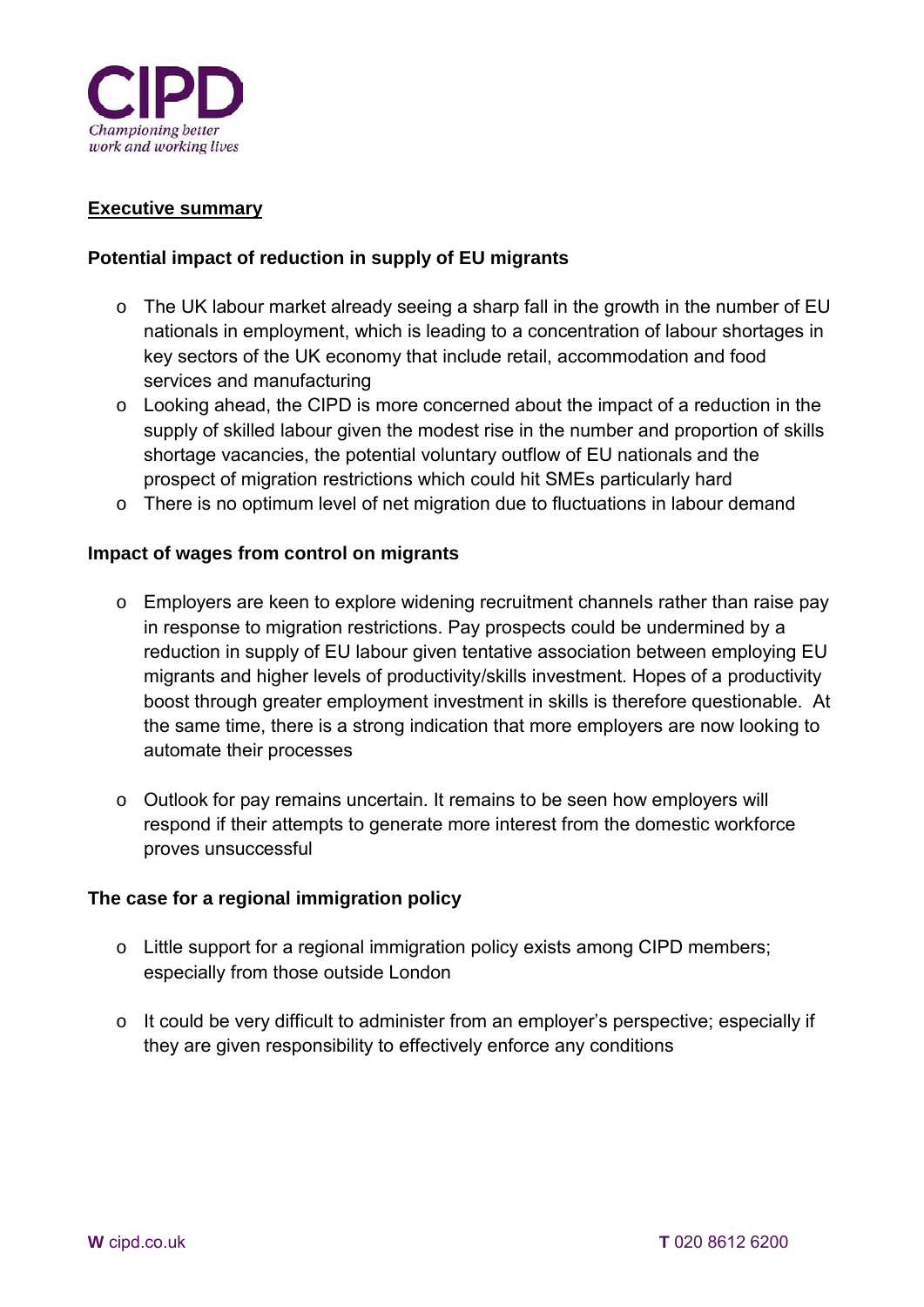

# **Extension of existing controls on EU migrants**

- o The Government could be underestimating the impact of voluntary outflows of EU migrants due to sterling depreciation, anti-migrant sentiment and economic recovery in European economies
- o CIPD research shows that access to both skilled and unskilled labour is central to employers' ability to grow and compete. Future changes to immigration policy need to recognise this
- o An overly bureaucratic future system will particularly harm the ability of SMEs to recruit overseas nationals where they have struggled to recruit from local labour markets

# **Our response**

*Q1. What level of net migration is necessary for the UK labour market to function effectively? a. How reliant is the UK labour market on high, medium or low skilled migrant labour? What would be the impact of a reduced ability to source foreign workers on British businesses? b. Which particular sectors or sub-sectors would be affected by controls on EU migration and further controls on non-EU migration?* 

- 1. Determining an optimum level of net migration will be determined by the level of demand and the amount of available labour from the domestic workforce in theory. However, to set a net migration target that adequately answers the central question as to how many migrants are needed to meet the needs of the labour market is impossible given the fluctuations and unpredictable nature of demand and amount of labour supply from the UK workforce in practice.
- 2. However, there is no doubt that the influx of EU migrants that have come to live and work in the UK has helped the labour market function effectively. Labour demand in recent years has been very strong, especially for low-skilled roles; and this has coincided with an influx of EU nationals that have come to live and work in the UK. It is perhaps no surprise, therefore, that a disproportionately high number of EU nationals that have come to the UK to live and work in recent years are employed in low-wage industries. As the latest official data illustrates, more than a quarter of EU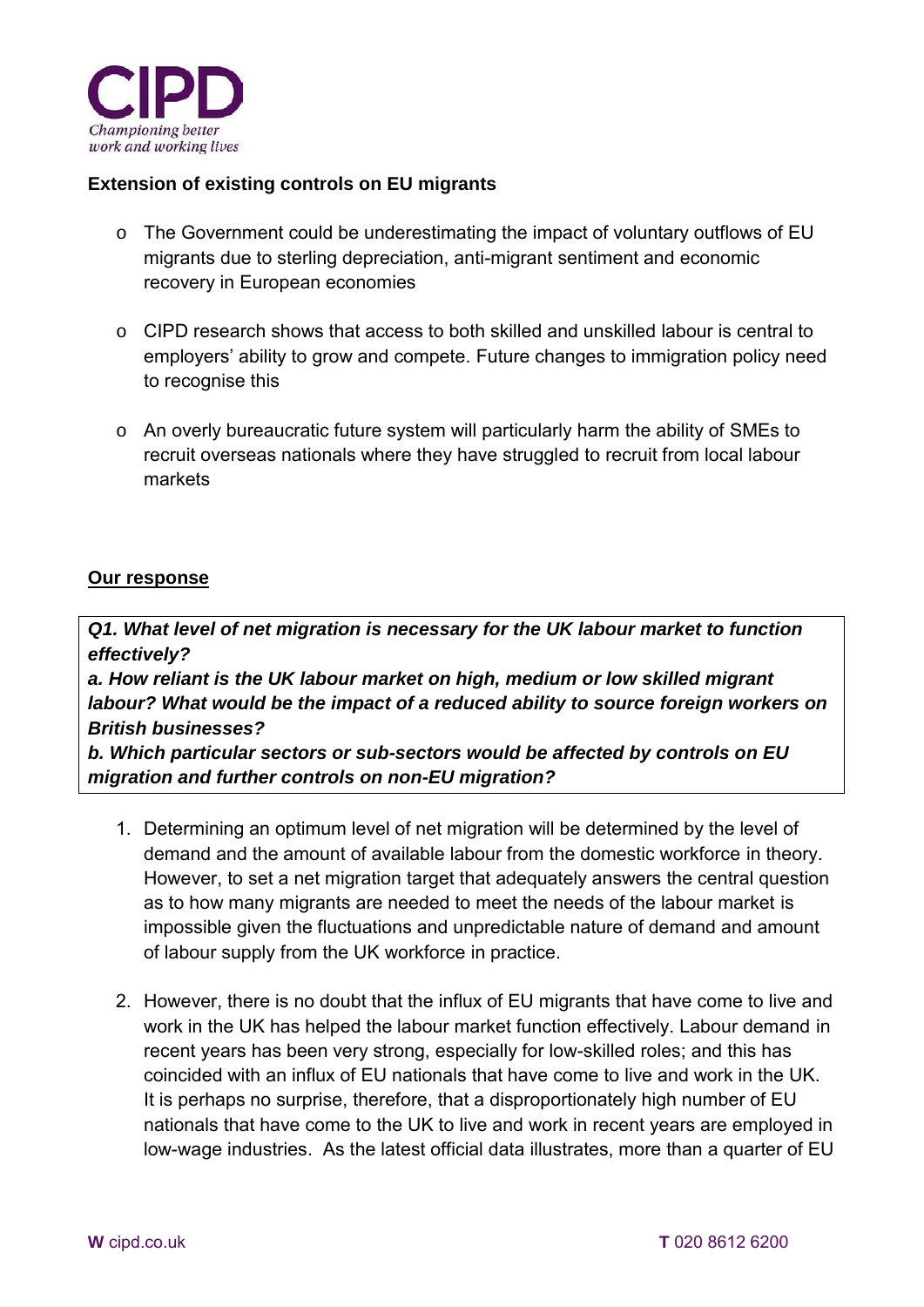

national are either employed in elementary occupations or as process, plant and machine operatives (Figure 1).

# **Figure 1: Number and percentage of EU27 nationals in employment aged 16 years and over by occupation nationals; July 2015 to June 2016**

|                                                            | EU27 <sup>2</sup>    |      |
|------------------------------------------------------------|----------------------|------|
|                                                            | Count<br>(thousands) | %    |
| Managers, Directors And Senior Officials                   | 130                  | 4.0  |
| <b>Professional Occupations</b>                            | 318                  | 5.1  |
| <b>Associate Professional And Technical</b><br>Occupations | 214                  | 48   |
| <b>Administrative And Secretarial</b><br>Occupations       | 140                  | 4.2  |
| <b>Skilled Trades Occupations</b>                          | 249                  | 7.5  |
| Caring, Leisure And Other Service<br>Occupations           | 167                  | 5.8  |
| <b>Sales And Customer Service</b><br>Occupations           | 108                  | 4.5  |
| Process, Plant And Machine Operatives                      | 258                  | 12.8 |
| <b>Elementary Occupations</b>                              | 483                  | 14.3 |
| Total                                                      | 2,065                | 6.6  |

# **Source: Labour Force Survey (ONS)**

3. However, while the underlying trend in unemployment, employment and vacancies remains positive, it seems that the UK's decision to leave the European Union has had a discernible impact on the attraction of the UK to live and work for non-UK nationals from the European Economic Area (EEA). According to the most recent official data, the number of non-UK nationals from the EEA in employment in the UK grew by 60, 000 per quarter in the 12 months to June 2017.<sup>2</sup> However, there was barely no growth in the six months to December 2017. The CIPD's examination of the official data against the backdrop of strong labour demand points to the concentration of labour shortages. This is because around 45% of the vacancies,

<sup>-</sup>2 ONS (2017). UK labour market: February 2017. Newport. Available at: [https://www.ons.gov.uk/employmentandlabourmarket/peopleinwork/employmentandemployeetypes](https://www.ons.gov.uk/employmentandlabourmarket/peopleinwork/employmentandemployeetypes/bulletins/uklabourmarket/feb2017) [/bulletins/uklabourmarket/feb2017](https://www.ons.gov.uk/employmentandlabourmarket/peopleinwork/employmentandemployeetypes/bulletins/uklabourmarket/feb2017)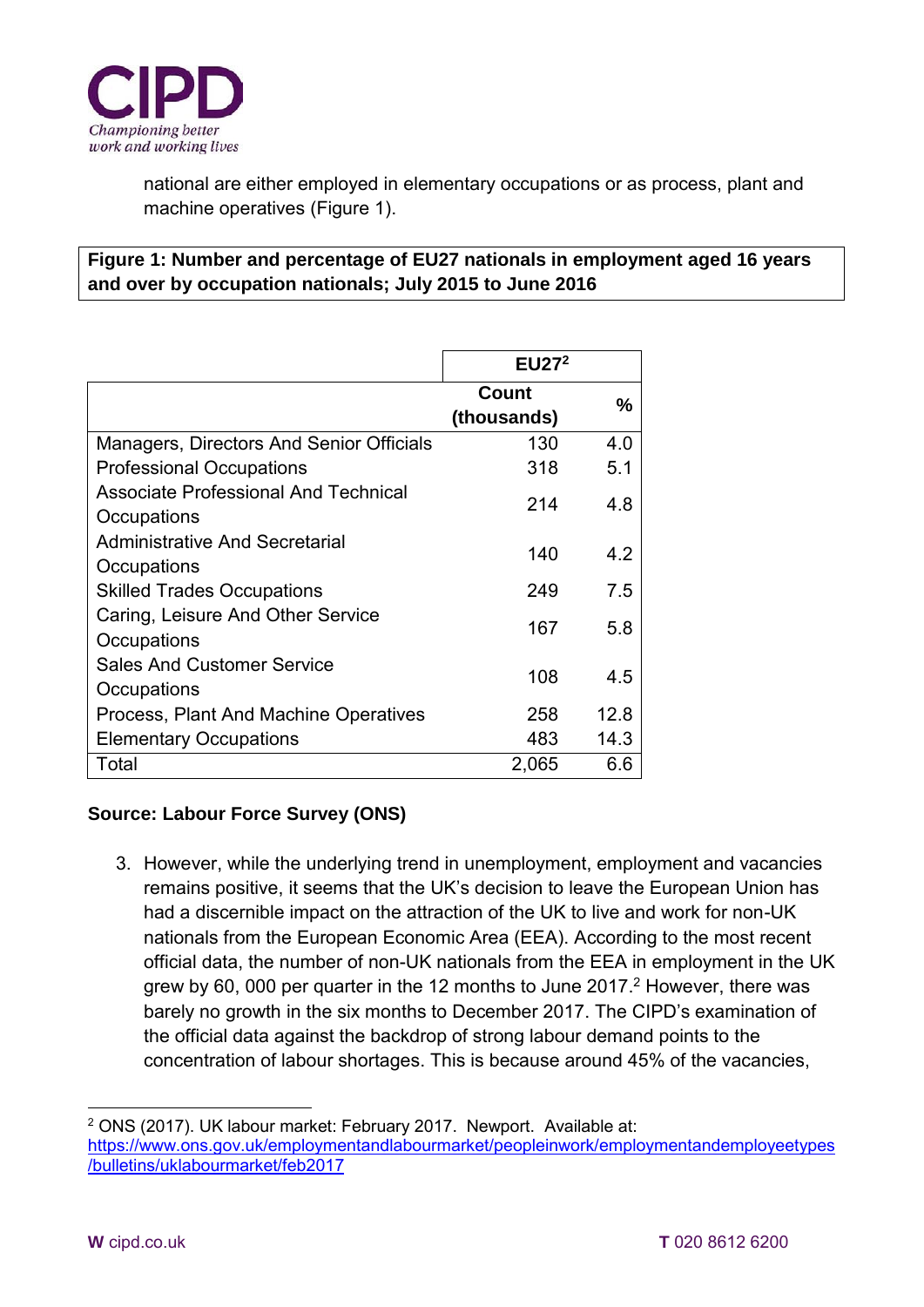

which remain well above historical average levels, are concentrated in sectors such as retail, accommodation and food stuff and healthcare (Figure 2). At the same time, over half of non-UK nationals from the EEA are employed in these sectors (Figure 3). Complemented by the recent CIPD survey of more than 1, 0000 employers which shows a continuation of the strong demand for labour and difficulty filling vacancies with local applicants (Figure 4), the evidence tentatively suggests that labour shortages are increasing in a concentrated number of sectors.

- 4. The CIPD, however, is keen to make the distinction between concentrated labour shortages and widespread skills shortages that are reported in other business surveys. As the most authoritative data on skills illustrates, just eight per cent of organisation reported difficulty filling vacancies.<sup>3</sup> However, as the same survey shows, skills shortages are affecting a growing number and proportion of vacancies. The proportion of vacancies that are skills-shortage-vacancies increased to 23% in 2015 from 16% in 2011. In addition, the density of skills shortage vacancies is higher than 30% among professionals and skilled trades according to the same survey.
- 5. Indeed, while the CIPD has highlighted concerns about labour shortage recently, we believe that the biggest danger and risk for the labour market in the future is with skilled labour. Skilled EU migrants have more options and choices than unskilled labour. The voluntary movements in flows could be especially important in the short to medium-term as presumably actual controls could not be introduced until the UK has formally left the EU. The Government's tone and messaging will, therefore, matter a lot; especially against the backdrop of the depreciation in sterling and the economic recovery in many European economies. Looking further ahead, it is also worth considering that the EU has offered employers an important safety valve for organisations that cannot find skilled labour from the UK and perceive that they don't have enough legal expertise or financial resource to recruit from outside the European Union. The introduction of migration restrictions will, thus, bear down on SMEs in particular.

<sup>-</sup><sup>3</sup> UKCES (2015). *Employer Skills Survey: 2016 results.* London: UKCES. Available at: [https://www.gov.uk/government/uploads/system/uploads/attachment\\_data/file/525444/UKCESS\\_2](https://www.gov.uk/government/uploads/system/uploads/attachment_data/file/525444/UKCESS_2015_Report_for_web__May_.pdf) [015\\_Report\\_for\\_web\\_\\_May\\_.pdf](https://www.gov.uk/government/uploads/system/uploads/attachment_data/file/525444/UKCESS_2015_Report_for_web__May_.pdf)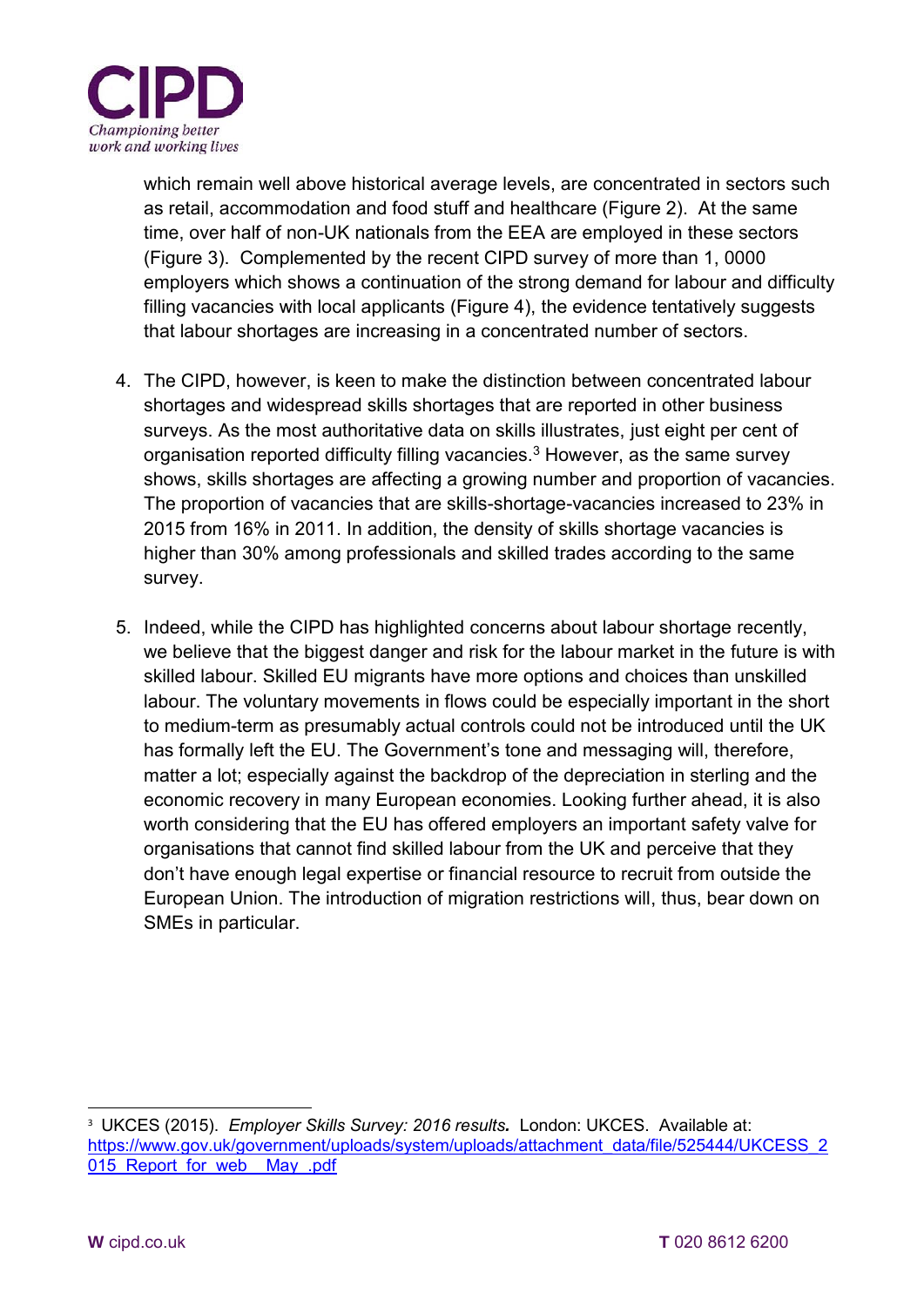

#### **Figure 2: Industries with the highest number of vacancies**

| Wholesale and retail trade; repair of motor vehicles and motor cycles | 138 |
|-----------------------------------------------------------------------|-----|
| Human health and social work activities                               | 118 |
| Accommodation and food service activities                             | 84  |
| Manufacturing                                                         | 52  |
| Other industries                                                      | 356 |
| All vacancies                                                         | 748 |
|                                                                       |     |

Source: Labour Force Survey, January 2017 (ONS)

# **Figure 3: Reasons for employing EU migrants:**



# **Source: CIPD Labour Market Outlook, Winter 2017**

6. It, therefore, seems likely that low-wage industries will be more affected than highwage industries by a reduced ability to source foreign workers, at least in the shortterm. The qualitative research that we have carried out as part of our more in-depth report on EU immigration policy, due to report in May this year, suggests that highwage industries will absorb the potential additional costs and bureaucracy that will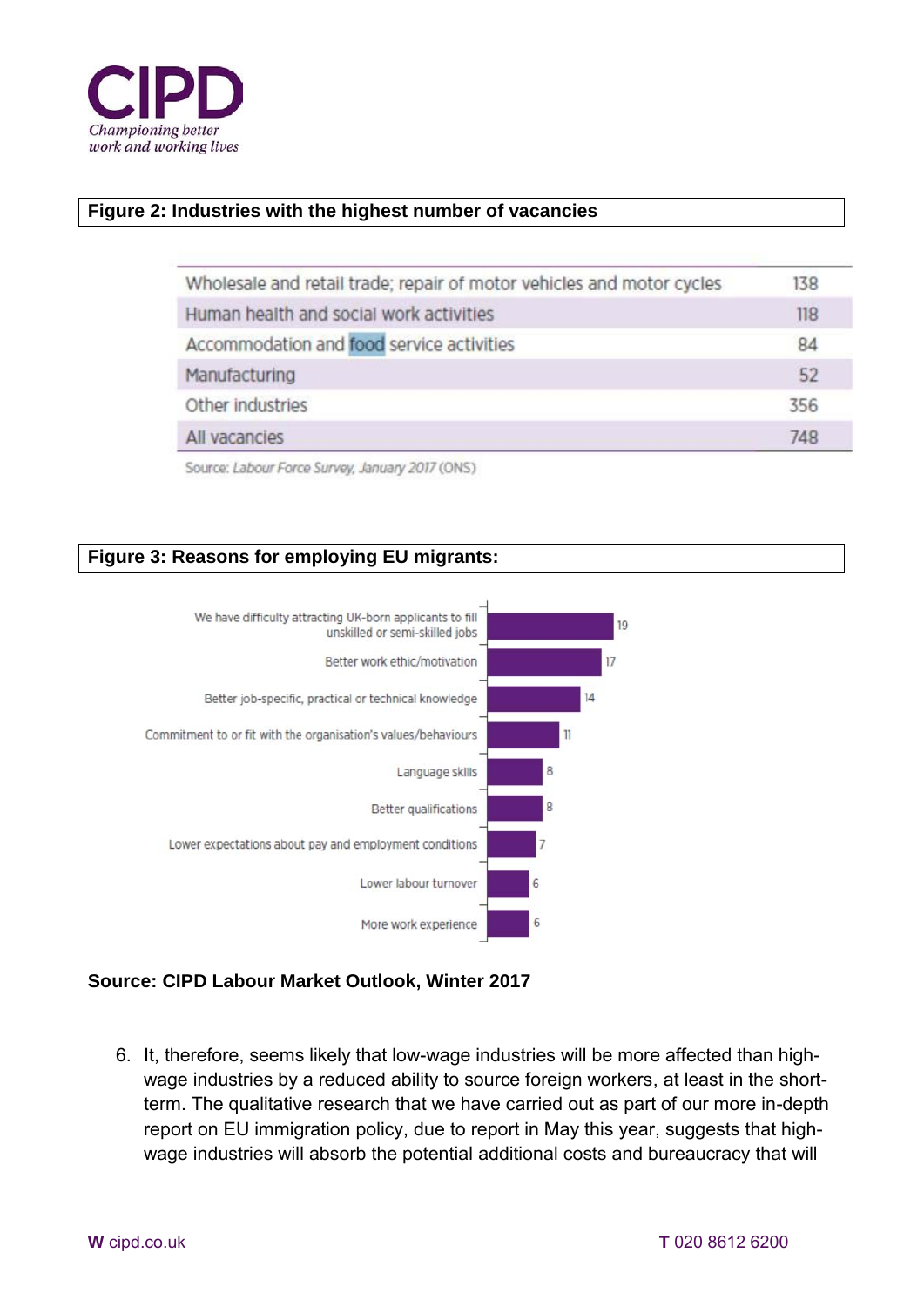

be associated with recruiting EEA migrants in the future. At the same time, the same evidence shows early signs that some low-wage industries are already exploring how to use other recruitment channels in order to maximise the potential of groups whose potential has not been maximised because of the ready supply of EU nationals. Or as one of the participants, a representative of a FTSE 250 company at one of the focus groups, put it: "our organisation has become lazy in our recruitment practices". As a result, the organisation is now looking to target various groups such as ex-offenders, women returners and older workers.

7. We could therefore have a scenario in which we have winners and losers; especially among employers in low-wage industries. According to recent survey CIPD data, around a quarter of employers that employ EEA nationals what proportion of the workforce they make up and therefore have little idea of the composition of the roles they are employed in. <sup>4</sup> As a result, it seems inevitable that some low-wage employers and SMEs will simply have to leave their vacancies unfilled, which will have wider implications on output growth for the whole economy.

<sup>-</sup>4 CIPD/Adecco Group (2017). Labour Market Outlook: Winter 2017. London. Available at: [https://www.cipd.co.uk/knowledge/work/trends/labour-market-outlook?utm\\_crt=lmo](https://www.cipd.co.uk/knowledge/work/trends/labour-market-outlook?utm_crt=lmo)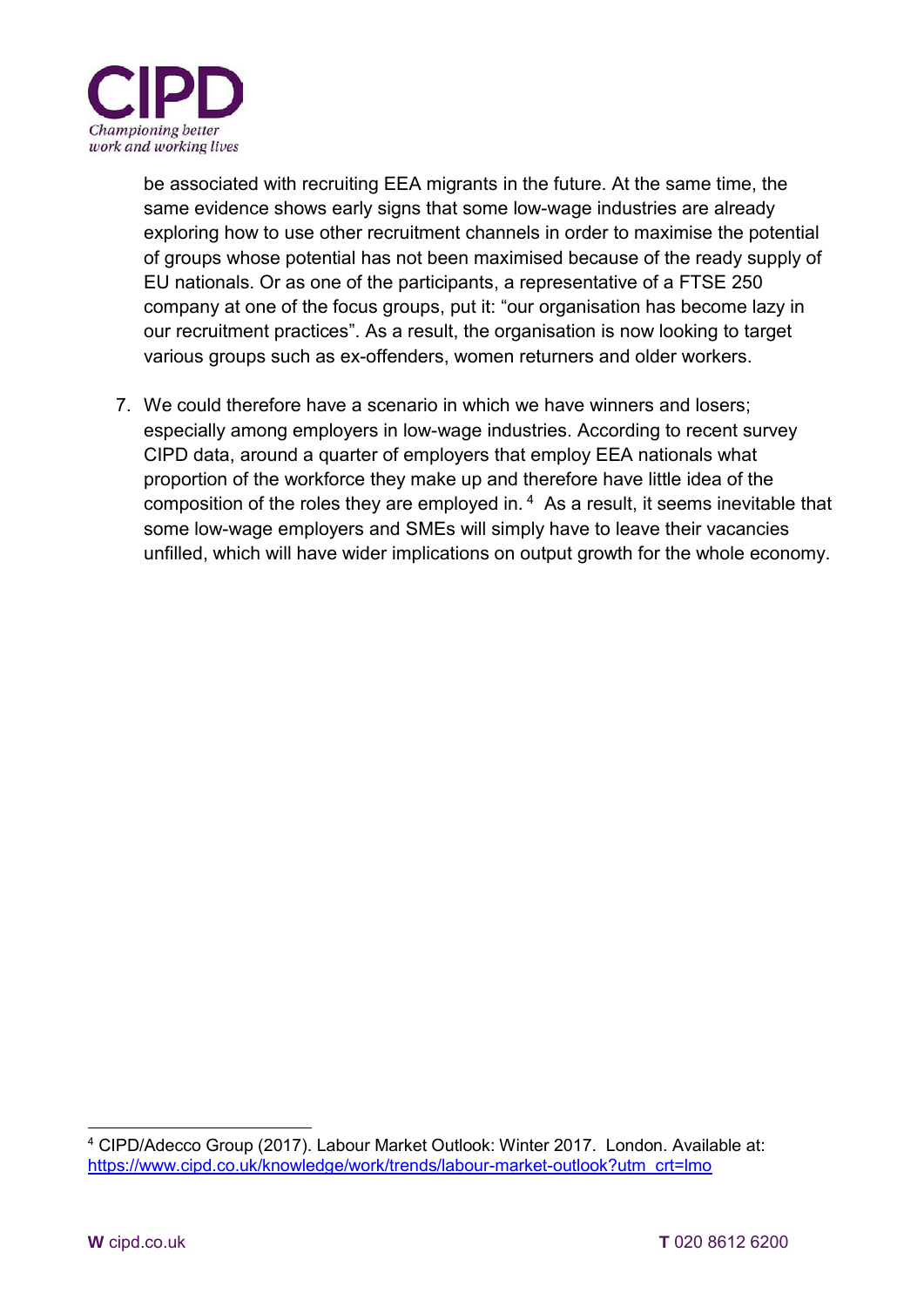

*Q2. What would be the impact on wages, in different sectors, of controls on EU migration and further controls on non-EU migration? What evidence is there of the impact on wages of the level of immigration (from EU and non-EU countries) to date?* 

8. One of the ways employers might ease their recruitment difficulties is to raise pay. However, our quantitative evidence suggests that employers will be looking to explore a wide range of alternative options in response to skills and/or labour shortages before they raise pay and/or employment conditions. As our most recent Labour Market Outlook report highlights, raising pay is the least likely course of action in response to labour shortages (Figure 4).



**Source: Labour Market Outlook Winter 2017 (CIPD/Adecco Group)**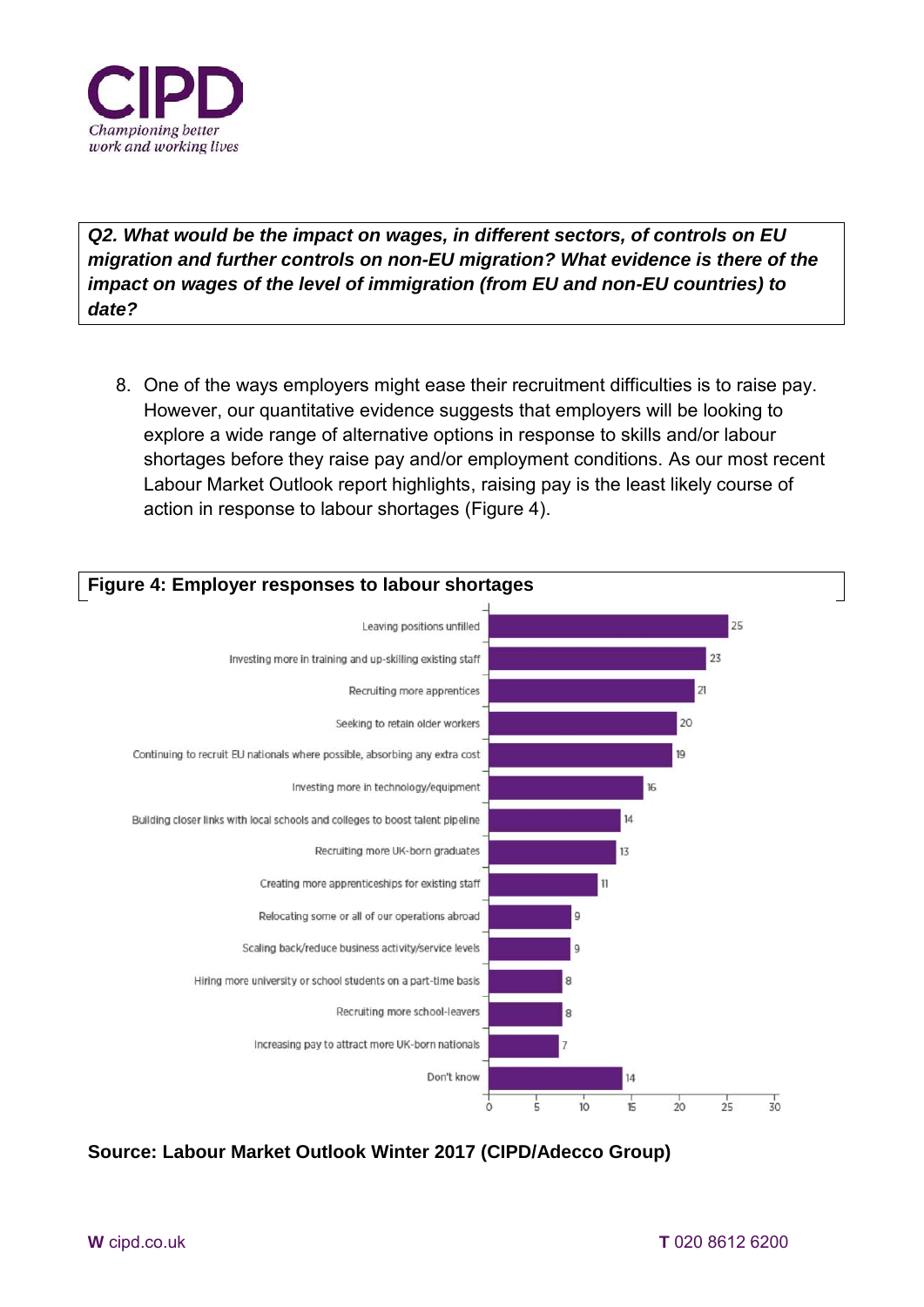

- 9. It is important to point out that there are many limitations to these options in specific sectors and occupations. For instance, recent interviews with employers in various sectors point to a potential mismatch between under-utilised groups, such as women returners and older workers, and the physical and anti-social hours demands of vacancies in construction, warehouses and accommodation and food services. At the same time, other sectors such as social care have budgetary restrictions.
- 10. Further, it is true that it remains uncertain as to how employers will respond. For instance, if employers' attempts to recruit from other groups prove successful, and there are fewer EU migrants to absorb the slack, some employers may be forced to look at the reservation wage (the wage that would persuade local jobseekers to accept the job) in order to stimulate more interest.
- 11. Another way of offsetting the fall in EU migrant labour and raise pay for workers in the medium to long-term is to increase employer investment in training. Recent CIPD evidence is a bit mixed on this, with employers signalling both a modest fall in training expenditure post-Brexit and signalling greater willingness to invest in UK citizens at the same time.<sup>5</sup>
- 12. However, a more in-depth CIPD study found that firms who employed migrants were also more likely to invest in schemes for young people, although, as the report makes clear, this may be a size effect. Nonetheless, the report found no negative link between training effort and employing migrants. $6$
- 13. Therefore, it seems unlikely that reducing migration will have a big impact on training effort of itself, especially among firms who under-invest or do not employ migrants, so the question then must be what *additional* effort the Government is going to make to encourage more training in the post Brexit future.
- 14. Another possible solution for employers is to automate their processes, especially against the backdrop of the increased costs of the National Living Wage, which make technology more attractive to firms than labour.

<sup>-</sup>5 CIPD/Adecco Group (2017). *Labour Market Outlook*: Autumn 2016. London. Available at: https://www.cipd.co.uk/knowledge/work/trends/labour-market-outlook?utm\_crt=lmo

<sup>6</sup> CIPD (2014). *The Growth of EU labour: assessing the impact on the UK labour market*. London. Available at:

<http://www2.cipd.co.uk/publicpolicy/policy-reports/growth-eu-labour.aspx>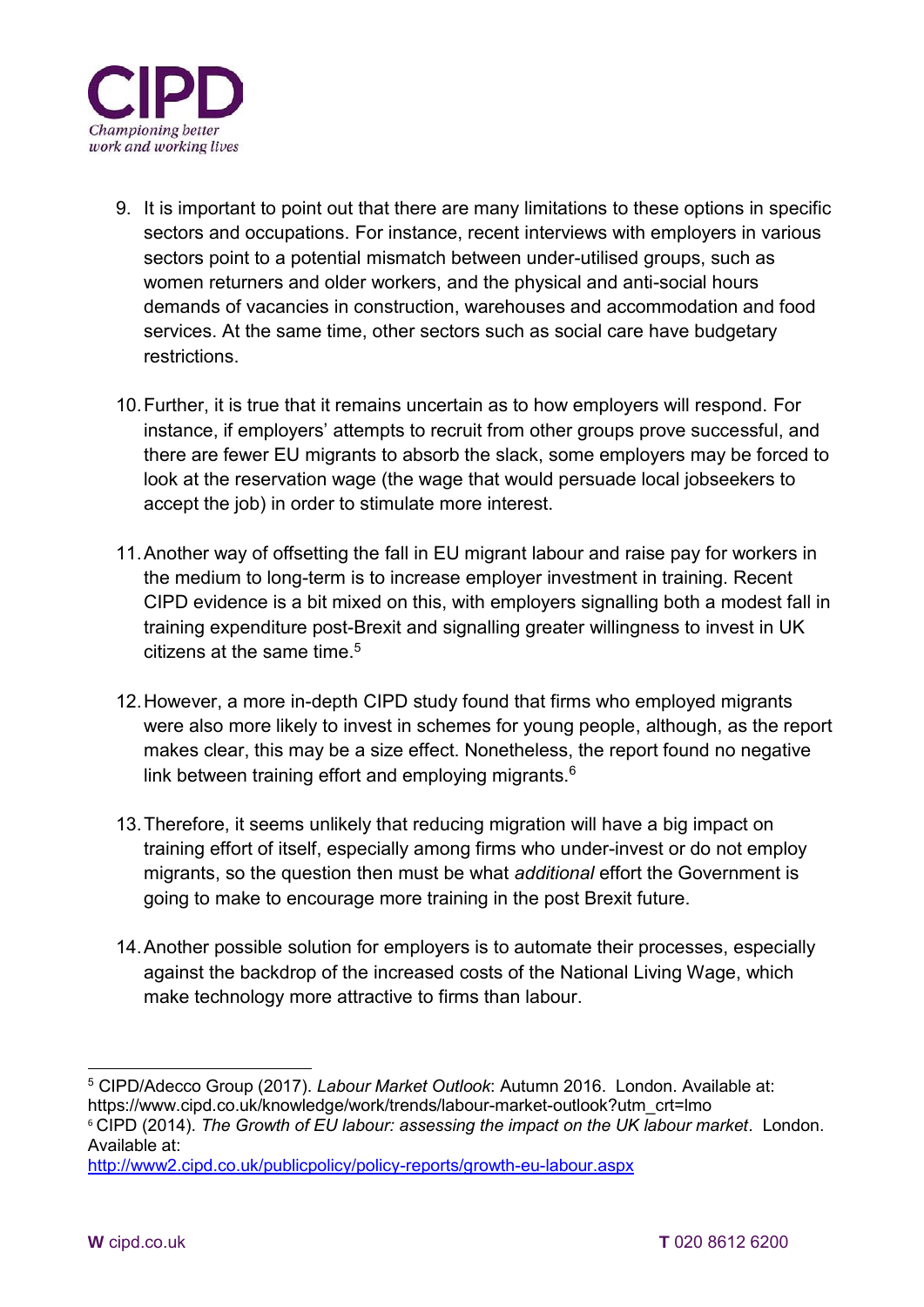

- 15. Indeed, the proportion of employers that report that they plan to automate their processes in response to the prospect of reduced labour supply is high (Figure 4). This is consistent with the quantitative evidence we have gathered to date.
- 16. Overall, the CIPD has picked up very little evidence of employer appetite to raise wages and does not see wages rising in response to the potential reduction in supply of EU migrants. Indeed, we may actually see pay awards come under pressure in some organisations given the tentative relationship the CIPD found between employing EU nationals and productivity levels in the same study.<sup>7</sup>

# *Q4. Is there a case for regional variation in immigration policy?*

- 17. Initial soundings amongst our members suggest that a regional immigration policy will cause extra bureaucracy and confusion for employers; especially for those who have operations across the country. The CIPD believes that any new EU immigration policy should be as simple, light-touch, cost-effective and fair as possible. The issue of fairness across the whole of the UK was identified as a big concern in one of the focus groups we ran in the north of England, given their expectation that restrictions would be eased for London, in particular.
- 18. It is also difficult to see how such a system could be administered without some difficulty for both employers and the Government. Comparisons have been drawn with Australia and Canada, but both these countries have a strong history of federal and regional government that covers a much larger land mass. It also seems likely that the responsibility to 'police' the regional system would fall on employers, which would effectively add more regulation and bureaucracy for employers alongside the new national migration restrictions.

*Q5. How successful have policies to control the level of migration from non-EU countries been? Are any changes required if these controls are extended to migrants from EU countries?* 

19. The Government has been successful in controlling the level of migration from non-EU countries, especially by raising the skills and/or salary threshold for non-UK nationals outside the EU in recent years. However, it is worth pointing out that it

-7 Ibid